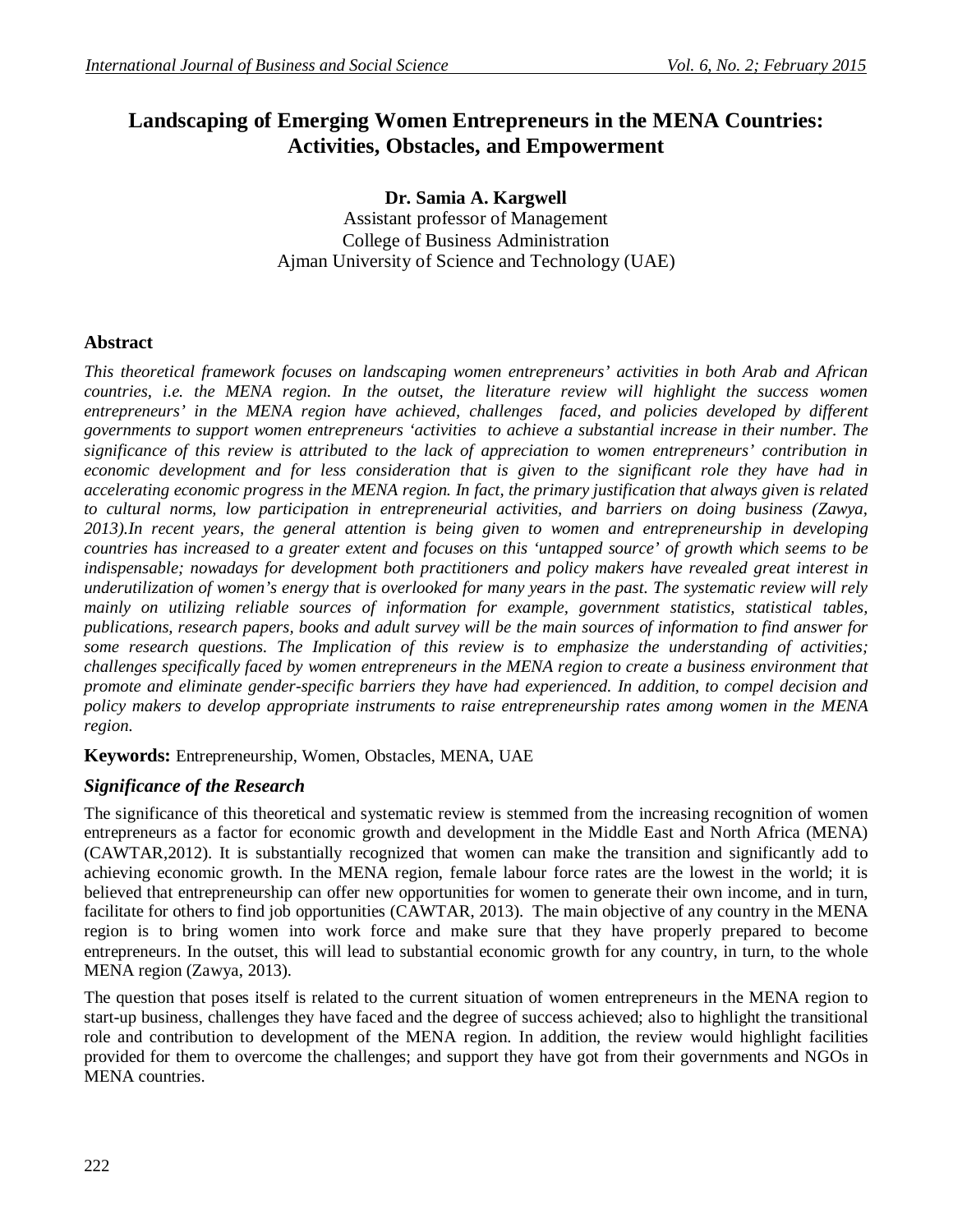## *1.1. Introduction*

Entrepreneurship is a major unexploited source of growth in the MENA region where the number of existing enterprises and the rate of business created are, comparatively, is below these in other developing countries (oecd.org). In the MENA economies, far fewer women than men are participating in paid employment, hence, this enable women to contribute to the economies as employees and entrepreneurs represent major opportunities (oecd.org). Governments in the MENA region are confronted some challenges and the opportunity to explore new sources of economic growth to generate new jobs amount to 2.8 million men and women who will enter the labor market every year(oecd.org).

This landscaping of the literature on women entrepreneurs in the MENA region is divided into three themes. Each theme will contribute to find out an answer for some questions and stressing the significance of the search in the literature. In addition, emphasizing women entrepreneurs' real situation in the MENA region would help decision and policy makers to develop vital policies to eradicate challenges women entrepreneurs have faced within the region.

Women entrepreneurs' activities in the MENA region

Regarding the activities women entrepreneurs in the MENA region are involved in would navigate the way to highlight the challenges associated with and the endeavors of different governments to empower women in the MENA region. So, the main activities of women entrepreneurs in the MENA region are related most likely, to service sector, retail trading and/or non- durable manufacturing, (CAWTAR, 2013). Comparatively, women entrepreneurs in the MENA region are well ahead of their counterparts in Western Europe and North America with respect to the size of their firms and many reports substantial levels of revenue see (Table 1, appendix 1).

The above table shows (91%) that are the highest level of educational background found among women entrepreneurs in Jourdon; highest marital status is among Tunisian (72%), job creation also among Tunisian female entrepreneurs and ownership structure and highest level of revenue (33%) is among Bahrain (59%) and the UAE respectively, see ( Table 2, appendix 1).

Table (2) below, indicates that the highest number of hours business women owners spend on operations of their enterprises is in Bahrain (73%) out of 40 hours per week .second to them are women in Lebanon (70% )out of the 40 hours per week. The current situation of women entrepreneurs' in the MENA region has witness drastic changes for example , Jordanian women business owners were enter the sphere of an international trade (CAWTAR, 2013).

## *1.2. Women Entrepreneurs' Success and Challenges*

## **a. Success**

The question that poses itself is that degree of success women entrepreneurs have achieved in the MENA countries. Women entrepreneurs' success in the MENA region can be highlighted by citing some examples from different countries for example, Qatar, Sudan and the UAE. For example, in Qatar, statistically, women constitute 25% of the workforce in female owned firms in the MENA region, compared with 22% of male owned firms (Zawya,2013).

The gender gap as commonly defined as the difference between men and women in terms of numbers engaged in entrepreneurial activity, motives to start or run a business, industry Some examples are cited from the MENA Countries across the Middle East and North Africa (MENA) that will pushin to the back ground leaving the area under explored despite their magnificent economic contribution (Kaleej Times, 7th Jan2013,)

Researches show that women entrepreneurs are supposed to have a significant or substantial contribution in economic growth. As statistically a significant predicator of business growth is the entrepreneurs' goal for growth (wsj.com). Nevertheless, there are some challenges women have faced. These are: *First, w*omen start businesses without proper planning and tools to analyze and track their necessary financial information, business operations, and investment in technology that would facilitate future growth (WSJ, 2013). After few years, when women intend to expand their business and need capital, they are unlikely to have the financial records and projection that the bank requires. Eventually, women entrepreneurs may delay their growth, or alternatively lower their goals (WSJ.com, 2013).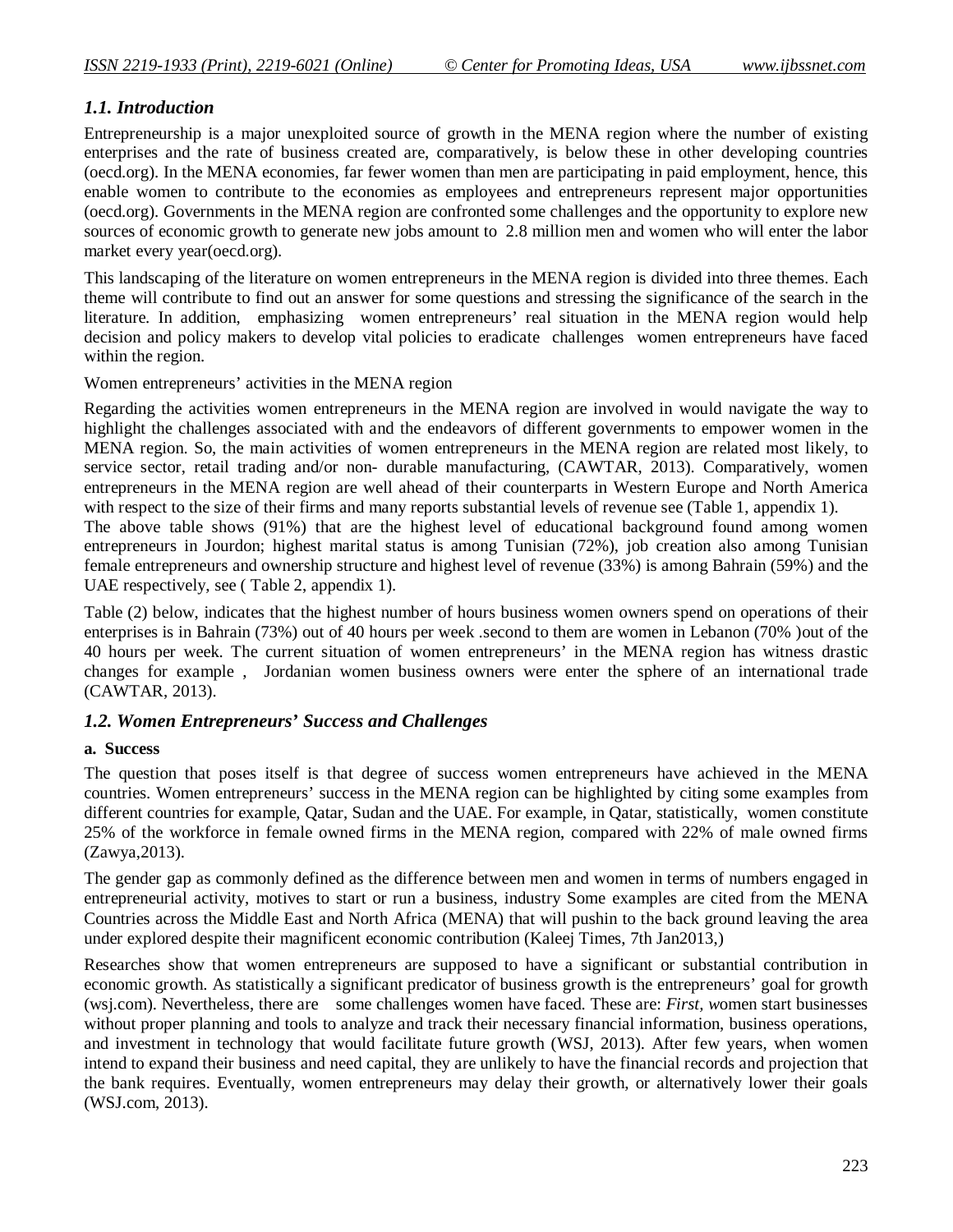## **b. Challenges**

The first challenge is related to access to capital: women come to entrepreneurship with capital less than men. Thus, most likely they are opted to go into business related to retail or personal services because the cost of entry is low. Women entrepreneurs as claimed by research always try to avoid having credit from banks and prefer to expand on the basis of their earnings (Musa, 2013). Women business owners in the MENA region are financing their businesses mostly through personal sources for instance, saving; friends and family, and by reinvesting businesses earnings (Musa, 2012; CAWTAR, 2013)( Zawya.com,) (0n line)( $(7<sup>th</sup>$  April,2013) (see table 3, appendix 1) below:

10% of the funding for women entrepreneurs comes from commercial banks and other formal sources (Zawya, 2013) (online) (Jan  $7<sup>th</sup>/2013$ ). However, women business-owners in the Sudan face some difficulties to get loans from commercial banks for different reasons: political reasons, affect the networking as part of the culture and the general business climate (Musa,2012). Therefore, the situation of business women in the Sudan for example, is not greatly differed from the prevailing ones in the MENA region (Musa,2012). The second challenge is related to large prime contractors, who are usually men-owned, include women-owned businesses as subcontractors in their bids in response to corporate requirements to have women-and minority-owned businesses on their term. However, they never give them any of the work. Similarly, it also happens in government contracting; for more than 15 years, Federal agencies have been required by registration to set a goal of awarding 5% of all procurement dollars to women-owned businesses. However, that goal has never been achieved on a government wide-basis (WSJ.Com) (online: Dated 6/24/2013).The third challenge is the access to Markets that women business owners women business owners have special desire to get more information on how to access new markets at home country and abroad and how to use technology to grow their businesses (CAWAR, 2013). Currently, women in MENA region get training about new market, technology, business management, financial management, women business owners (WBO's). According to CAWTAR (2013) Survey, women business- owners surveyed are largely optimistic and poised for growth, but in need of some direction and assistance to achieve their goals (CAWTAR, p.5). Also it has been foundthat 61% and 88% of survey participants expressed optimism regarding their own enterprises and 47% to 87% expressed optimism about their national economic prospects (CAWTAR, 2013.)

Many more business women plan to expand their businesses rather than maintaining current levels of operations (CAWTAR, 2013). The most ambitions women are those in the UAE, where 81% plan to expand their businesses compared to just 10% who wish to maintain the current levels of operations (CATWAR, 2013).Even in Lebanon, this has recently observed conflict and where women were surveyed during trying times, the outlook is still very optimistic: 40% are planning to grow, while 45% are taking a "waiting and see approach" (CAWTAR, 2013). Other challenges ranked among the five in at least 3 countries are: High cost of labour, desire to access general business training, access to new markets for their product and service (Zawya, 2013) (online) dated April  $7<sup>th</sup>$ , 2013 important among the five countries surveyed are: The UAE, Bahrain, Jordon, Lebanon, and Tunisia, see table (4), appendix 1) below.

As shown in table (4) above that different factor such as high cost of public service is the problem of turnover such as in Bahrain and Tunisia (CAWTAR).In addition, some factors that hindered women's advancement in business countries of the MENA region that have fewest women entrepreneurs (Saskia,2013). Among the five countries surveyed by the CAWTAR, 2013, there are similarities in challenges cited by women business owners. These are: Learning financial management Skills, as in the UAE and Lebanon, respectively. In addition, to the finding and keeping good employees, high cost of public service, access to capital in the GCC and MENA region. Women entrepreneurs in the MENA region face the problem of finance (Zawya, April  $7<sup>th</sup>$ , 2013). Small proportion of women in MENA region are used formal sources of credit for their businesses compared to other regions of the world (see table 5) below:

The highest percentage of credits in the last 12 months is shown by Tunisian female business owners. As loans from bank, also Tunisian female entrepreneurs have the highest percentage among the five surveyed countries. The fourth challenge is related to Social attitudes towards women business owners, among other, which create a challenge to women advancement in business and leadership as mentioned by Moore (2012) that reveals the patriarchal culture, gender stereotyping, and business environment. The hurdles women always face are not Limited to women's recruitment; hiring and promotion, restricted mentor support and network access but also to the prevailing predominantly male culture or as called in the literature the "old boys" culture.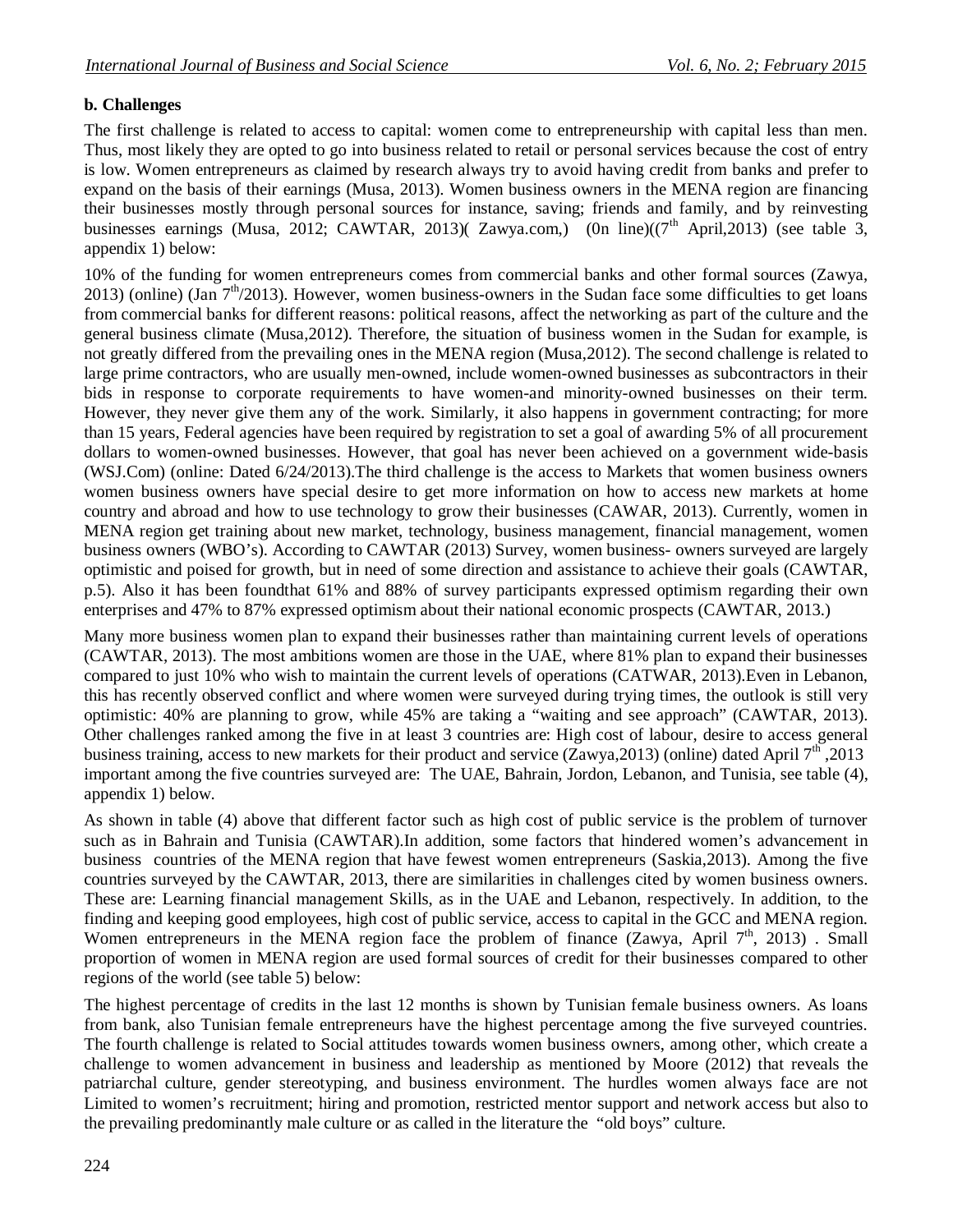In addition, some major barriers to women's success in both business and leadership are attributed to lack of selfconfidence, work/family conflict, and long working hours, Stereotyping (Moore, 2012).

### **Current Situation of Women Entrepreneurs in MENA Region**

In the MENA countries, the MENA governments have make considerable progress over the past decade in attempting to closing the gender gap, especially in education with more effort that can be done to reduce gender inequality in economic activity. In the outset, better designed and resource policies to open channels of dialogue between public and private sectors to increase women's access to finance, information and business support services are key priorities for MENA governments to help unleash the potential of their women entrepreneurs (oecd,2013; Saskia, 2013). As no country can generate substantial economic growth when the talents of half of its population are underutilized. Therefore, gender equality is a key for the potential of the economy and for the opportunities of men and women (oecd, 2013).

### **Women and Economic Development**

Today statistically, only 27% of women in the MENA region have joined the labour force compared with 51% in other low, middle and high income economies. Furthermore, only 11% of women business owners are selfemployed compared with 22% of men are self -employed (0ecd, 2013). For example, in Qatar the National Development Strategy of 2011-2016 aimed to empower women through entrepreneurship as a tool to achieve development required (Zawya, 2013). Moreover, students show less interest in entrepreneurship Just 3% expresses interest in becoming entrepreneurs compare with 11% regionally. There is also striking imbalance in the interest between female and male students because in the past young women back female role models. In Qatar, 62% of interest in entrepreneurship came from males, and just 38% from female (Zawya.com) (online)  $(30<sup>th</sup>$  April 2010), (Dated July 1<sup>st</sup>, 2013).

Another example is taken from Sudan where findings of a study carried out in Sudan on (146)women business owners , age between 36-45, family background and experience shows that their families have businesses, the majority have received no training and those who have training was on management of small business, the majority are motivated because they saw a profitable opportunity, and they characterized by the following:

The majority of Business women in the study showed self- confidence (88%), High achievers (80%), and pragmatic (80%) (Musa, 2012). Business women in Sudan have similar situation towomen business owners in other countries. Some endeavors have been taken in Sudan to promote women entrepreneurs by creating an investment climate and business environment for better understanding and further improvement as a sort of the general trend in Africa (Musa, 2012). A third example is given from the UAE, where the most recent comprehensive data on SMEs was collected from the 1995 census of establishments. The census in 1995 showed that there are approximately 82,000 SMEs in the United Arab Emirates which employed 636,000 people or 86 percent of the private enterprise workforce. Since 1995 there has been an intensive initiatives in the United Arab Emirates aimed at encouraging private business investment especially foreign investment. Notably, both the free zones in Dubai and other emirates have targeted foreign investors and freelancers. In 2000, some indications of the growth of SMEs may be drawn from a survey of establishments in Dubai's "onshore" environment (i.e. excluding the free zones). Employment in micro and small enterprises in the Emirate of Dubai increased from 150,963 persons in 1995 to approximately 230,000 in the areas covered by the 2000 survey.

The United Arab Emirates has given increasing attention to entrepreneurship contribution to economic growth. The sector of small and medium enterprises has a significant contribution to economic growth in terms of earnings and employment. In fact, the UAE government designs a comprehensive and consistent approach of council of Ministers and entity governments to entrepreneurship and SMEs in the form of a government's support strategy to entrepreneurship and SMEs and given a priority. Therefore, the UAE government provides financial support and other logistics to small business enterprise. Small and Medium-Sized Enterprises (SMEs) in market economies are the engine of economic development. Entrepreneurial flexibility, adaptability and reaction to challenges would contribute to sustainable growth and employment generation in a significant manner. In fact, SMEs have strategic importance for each national economy due to a wide range of reasons. Logically, governments show an interest in supporting entrepreneurship and SMEs. In the UAE, **t**he survey conducted by 'Tanmia' on small businesses owned by male and female entrepreneurs indicated that while there are good prospects for the UAE nationals to be employed in the small and medium enterprise (SME) sector, there are many obstacles to be resolved.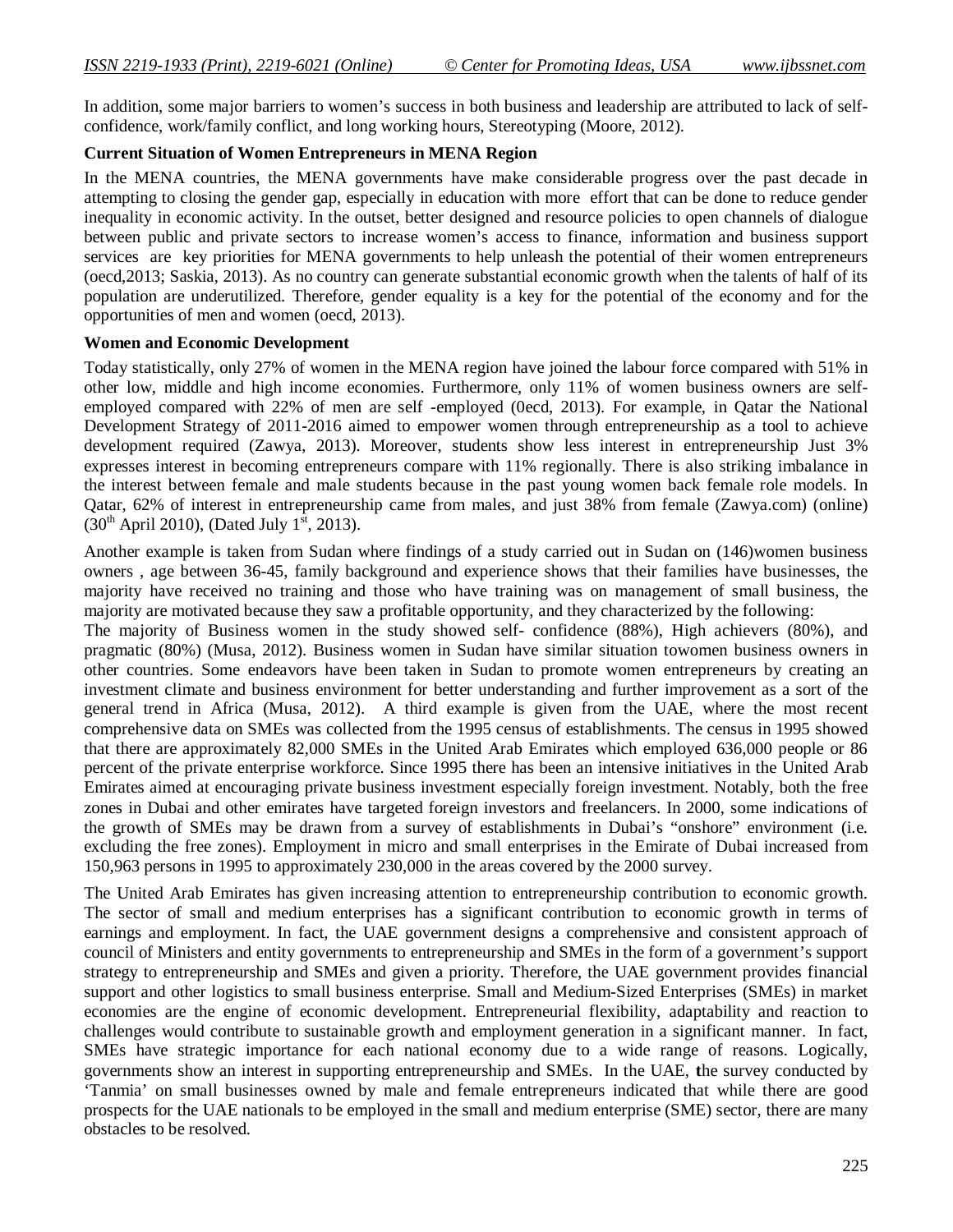These are: Lack of knowledge on advantages of penetrating into small business field, inadequate business knowledge and skills, unfavorable attitudes related to self-employed and risk taking. In addition, the study showed that the major support to Emirati entrepreneurs to enter business environment is related to the provision of business training to acquire adequate business skills (Haan, 2001). Moreover, the characteristics of Emirati entrepreneurs are: predominantly males, at the age of early thirties, the majority are well educated, 70% work inthe public sector, motivated to gain extra income and/or to sustain family business.

As women business owners in the UAE, for example scored the highest rate in training on learning about new markets, learning about technology, business management, financial management, and meeting with other women business owners (CAWTAR, 2013).

## *1.3. Women Entrepreneurs and Government Policies and Support*

The question poses itself is related to the support women entrepreneurs get from their governments and NGOs in the MENA countries and whether they get enough facilities to face the challenges. Research documents showed that more than half of women business-owners who asked for credit get it. It takes persistence and willingness to try multiple venues, including changing financial institutions (WSJ. Com/ article) (online) (June 24th, 2013.). They are offered little assistance toovercome the obstacles they have faced for example, Mohammed Bin Rashid establishment for young business leaders (MREYBL) focuses on providing some facilities, such as office spaces for women. Apart from this there exist few, if any, services directed specially to provide support to Emirati women entrepreneurs (Hann, 2004).In addition, in the UAE many organizations are established to support entrepreneurs to start-up their business. These include: specialized government agencies, business incubators, science parks and some NGOs (Reynolds et al, 2005). There are two types of institutions that support entrepreneurs: the first type is the government institutions for example,Khalifa Fund to Support and Develop Small & Medium Enterprises, Mohammed Bin Rashid Establishment for Young Business Leaders (SME), Saud Bin Saqer Program to support youth projects and Ruwad establishment.

The second type is non-government institutions for instance, Emirates Business and Management Consultants (EBMC), Dubai Business Consultancy and Jumeira International institution. They also have strategies, mission and vision to achieve certain goals. They provide small and medium enterprises with the necessary support to improve the growth of the economy and to provide more job opportunities. The UAE government supports SMEs by issuing rules and regulations to facilitate for Federal Authority to be responsible of developing the SMEs in country. In addition, to establish specialized institutions such as khalifa Fund, Mohammed bin Rashid (Dubai SMEs) and others to create new businesses, inspiring entrepreneurial spirit among UAE nationals to raise their awareness of business opportunities and spread business knowledge among entrepreneurs. This is to assist and support enterprises owned by the UAE nationals through providing best practices and also marketing opportunities (sme.ae). Moreover, the Emirati entrepreneurs are supported by RUWAD which helps them to initiate new ideas. The support is through training, counseling and finance. Some of the objectives of RUWAD program are: to support small and medium-size enterprises established in the emirate of Sharjah to create conducive environment for pioneering individuals who need advice, consultations, financial and technical support to motivate Emirate entrepreneurs to invest in new venture. In addition, to provide them the opportunity to act as liaisons between the government and the private sector to remove the obstacle that hinders the development of leading projects and to encourage scientific and technical research. This could be achieved by setting funds to start-up and to expand small and medium enterprises. These programs also support the SMEs through exemption from license for three years and to guarantee from banks, and the required by the Ministry of Labour. Therefore, the UAE government pay great attention to develop and maximize its usefulness (dubib.com). In addition, many financial institutions in the UAE provide supports to small and medium-size enterprises, for example banks, Khalifa fund to support and develop small and medium-size enterprises, Mohammed Bin Rashid Establishment for Young Business Leaders (SME), Saud Bin Saqer Program for youth projects support and, Ruwad establishment. They provide entrepreneurs with loans to start- up their business ventures. In addition, it is possible for entrepreneurs in the UAE to get fund from organizations other than banks. These institutions provide entrepreneurs with substantial facilities for example, education, financial support and government procurement activities (sme.ae). In addition, they provide integrated and comprehensive programs to meet investors' needs and requirements of seeking to start-up or to expand investments. This includes: training, development; data and consulting services and a number of marketing-focused initiatives (sme.ae).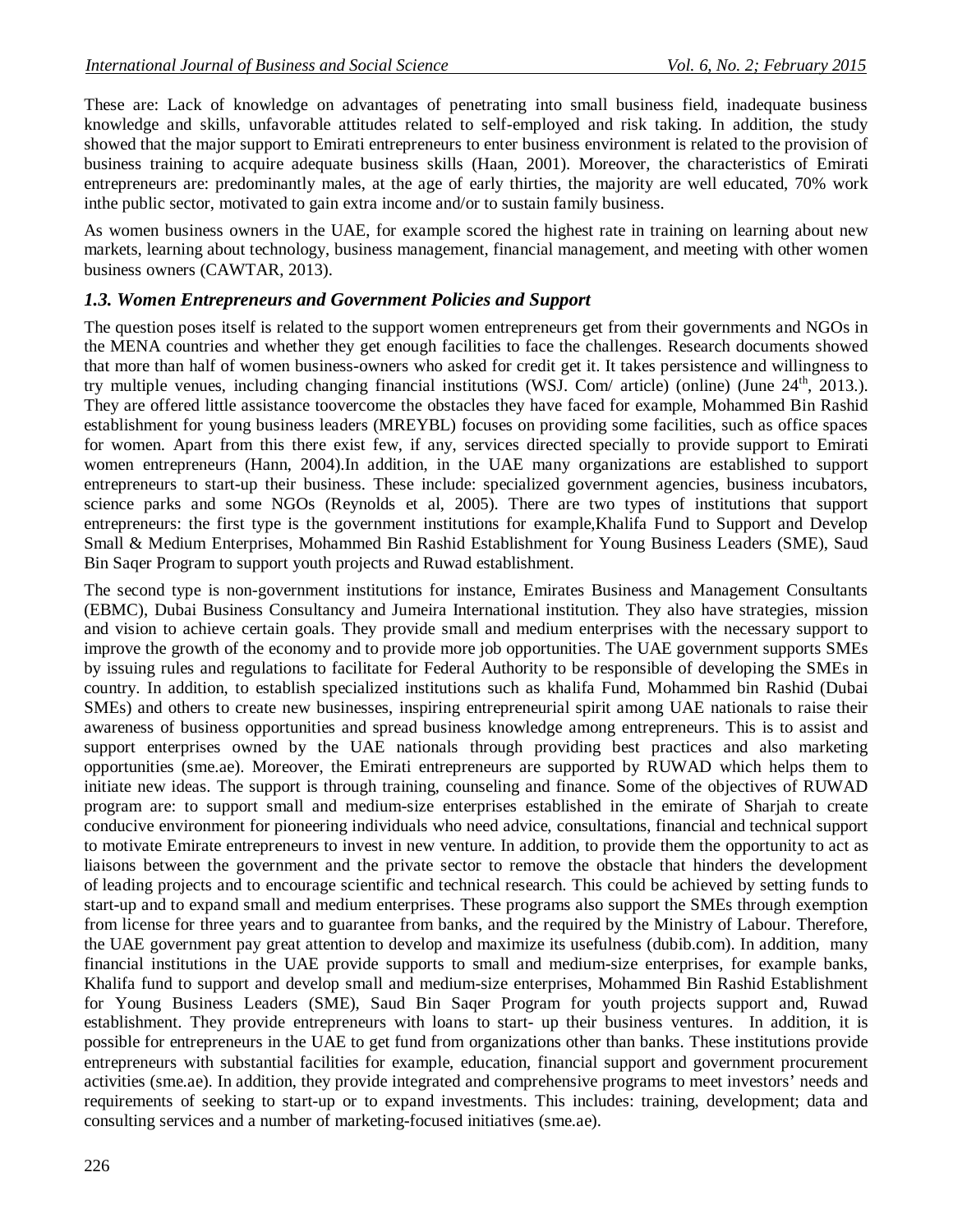The United Arab Emirates has paid substantive attention to entrepreneurship contribution to economic growth. The sector of small and medium enterprises (SMEs) has significant contribution to economic growth in terms of earnings and employment. In fact, UAE government designs a comprehensive and consistent approach of council of Ministers and entity governments to entrepreneurship and SMEs in the form of government support strategy to entrepreneurship and SMEs as a priority. Therefore, the UAE government provides financial support and other logistics to small business enterprise.

Small and Medium-Sized Enterprises (SMEs) in market economies are the engine of economic development. Entrepreneurial flexibility, adaptability and reaction to challenges would contribute to sustainable growth and employment generation in a significant manner. In fact, SMEs have strategic importance for each national economy due to a wide range of reasons. Logically, governments show an interest in supporting entrepreneurship and SMEs.

### *1.4. Women Entrepreneurs and NGOs' Support in the MENA Region*

In the UAE male and female entrepreneurs have received support from government institutions. This encouragement is interpreted as a sort of facility to build association for removing the barriers Emirate entrepreneurs experienced in their businesses.

### **Non-Government Organizations Support of Small & Medium Business**

In fact, non-government institutions such as banks and other financing companies rely on the fact that the SMEs are supportive engines to the UAE economic growth. Moreover, there are many non- government institutions which provide advices for the entrepreneurs in the UAE such as Emirates Business and Management Consultants (EBMC), Dubai Business Consultancy and Jumeira International. In fact, the business environment in the UAE is conducive for business venture due to the financial support small business enterprises would provide to entrepreneurs.

### **Gender and Emirate Entrepreneurs**

The UAE Women Entrepreneurs and Businesses according to the survey carried out by Tanmia showed that the main characteristics of entrepreneurs are young age, worked some time in government institutions and devoted their efforts and time to one business activity. Some research carried out in the UAE claimed that Emirati women are involved in small-scale economic activities. All their ventures are related to home-based enterprises where they received little support (Baud and Mahgoub, 1999; Haan, 2002; Haan, 2003). An earlier research carried out by Haan (2002) found out that among a number of home-based micro-enterprises operating with a special license in Dubai, women entrepreneurs were found to be relatively young and well-educated. Many of them had received some business training and had experience working in the private/ or government sector before indulging in business venture. Haan (2004) claimed that Emirati women entrepreneurs have rating in business activities as follows: 47% in trade, 20% in manufacturing and 17% in business service. Although these percentages were gathered from limited number of Emirati Women Entrepreneurs, nevertheless it highlights clearly the most prominent range of business activities they involve in (Haan, 2004). In addition, Emirati women entrepreneurs are also known by the phrase 'women of small business' who have spread their own business activities into two segments: Traditional activities, such as: dress making and tailoring (Moore, 2008, Erogul and McCrohan, 2008, Nelson, 2004, Haan, 2004). They experience difficulties in marketing their products and inadequate demand. Also, they experience difficulty with their small capital which serves to reduce their potential market. (Nelson, 2004, Buttner, 1993). The second activities are Modern activities, such as hairdressing, beauty Saloon, Interior decoration and Painting (Moore, 2012, Erogul and McCrohan, 2008; Haan, 2004). Thus, women's organizations usually provide some support to women entrepreneurs in particular, those who are engaged in traditional activities. This support often has social and cultural implications, rather than an economic objective (Haan, 2004).

In addition, Emirati women entrepreneurs are always faced the challenge of starting-up their businesses. They should concentrate their efforts and work on marketing their businesses daily. Some common marketing techniques used by small business owners include: networking, word of mouth, customer referrals, yellow pages directories, television, radio, outdoor (roadside billboards), print, email marketing and internet. TV as electronic media could be quite expensive and is normally intended to create awareness of a product or service. Regarding marketing of products, many small business owners find it more feasible and easy through internet advertising on niche sites is time consuming.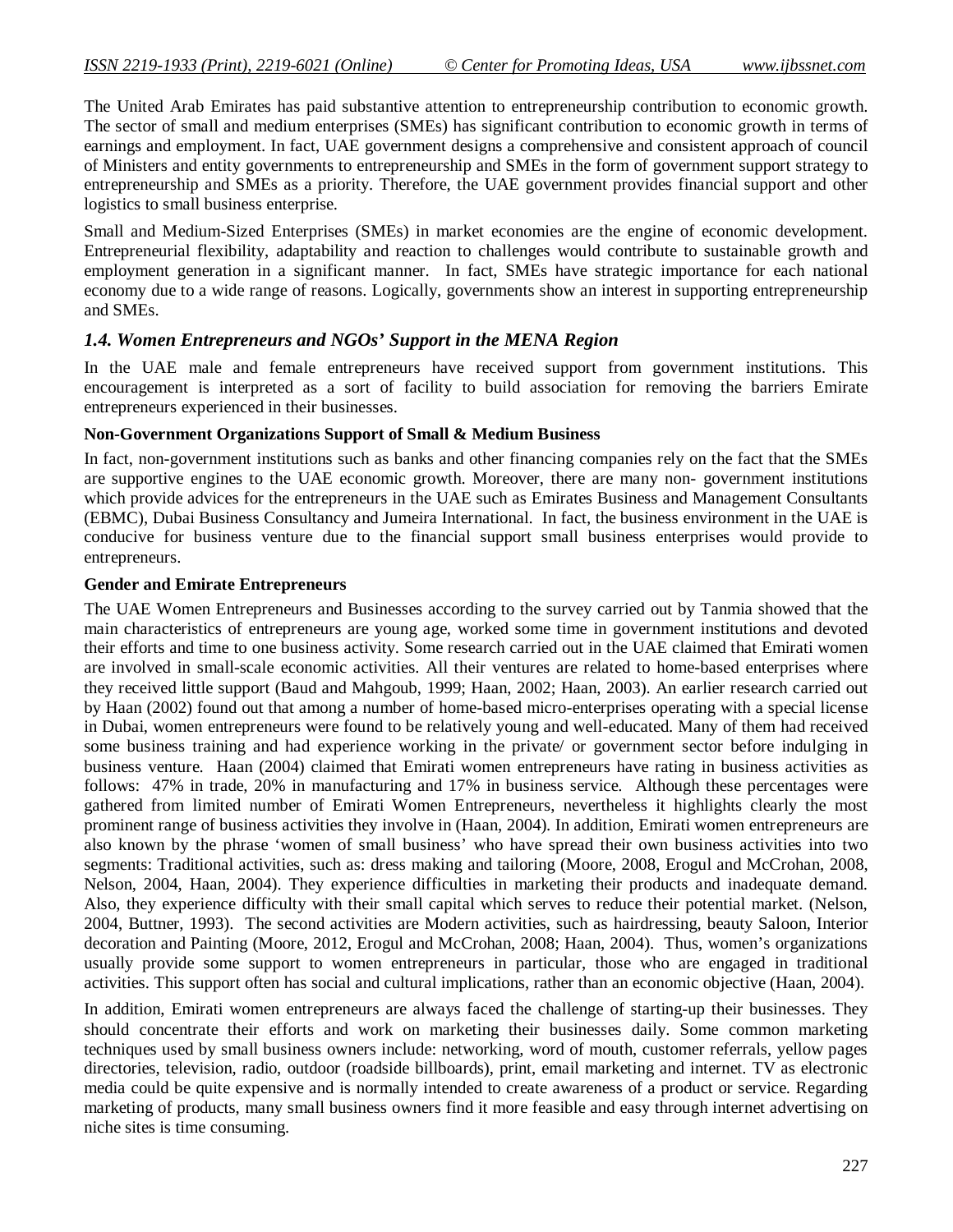Creating a business Web site has become increasingly feasible with many programs available for beginners. A Web site can provide significant marketing facilities for small business when marketing through the Internet and other channels are selected. In addition, social media has proven to be very useful channels for many small businesses. In fact, small business provides better customer cares; however, when a company becomes large it is hard to provide a good customer service.

## **Discussion**

The objective of this review is to present a comparative analysis on the current situation of gender in business in the MENA region. The aim is to identify and critically examine the similarities and differences between genders in business in the MENA region, with special reference to three countries, these are: Qatar, Sudan and the UAE. In addition, it shows broadly the similarities in characteristics of the activities, challenges and opportunities women entrepreneurs face in the MENA region. Some of the challenges are related to the lack of business knowledge, finance and lending issues and whether banks followed different lending policies or a unified policy, women family –work balance,

In addition, women entrepreneurs have received support from government organizations as well as nongovernment organizations and to encourage them to start-up businesses by creating conducive business environment in their countries

### **Conclusion and Recommendation**

### **Recommendations for Policy Makers in the MENA Region:**

Some recommendations have been given to policy makers to improve the situation of women business owners in some of MENA region. These are shown in the table 5, appendix 1) below:

Although the size gap is narrowing between men-and- women owned businesses, at the current pace it will take many decades for that gap to be closed. Therefore, some of the recommendations are:

To jump to start their businesses (WSJ.com) (online June  $24<sup>th</sup>$ , 2013)

To innovate beyond expectations

To develop global integration

To build team of talented people

By doing these we help women

As a result of the survey carried out by the IFC on women entrepreneurs in the MENA region, include three dimensions: policy makers, financial institutions, and women business organizations. Firstly: for policy makers, recommendations are regarding increasing flexibility of employment laws and regulations for more efficient hiring of workers, greater access to capital for all MSEs especially women, the issue of cost and time taken to register a business and women's voice should be heard.

Secondly, consider the growing market that women-owned enterprises provide and explore their market potential and build of close networking with business women's associations. Thirdly, provide financial management training, provide leadership skill- building focused on post start-up businesses, provide training on new technologies for business development and strengthen external support networks for business women. Women need support to successfully running their businesses. This includes: basic assistance with marketing initiatives, accounting, training and regulatory complaisance. Finally, governments and other stakeholders need to come forward with structures for collaboration and networking opportunities for women (Zawya, 2013) (online) (Dated, 7/1/2013). Local businesses and associations should be encouraged to offer entrepreneurship and management training (Zawya,2013) (online, ) (Dated 7/1/2013). Business development centers and business women's association can provide venues for networking opportunities (Zawya,2013 (online) (Dated 7/1/2013).

Some recommendations are associated with women business owners in the different countries are cited above as examples.

### More Recommendations

Some countries have taken steps, for example Qatar to introduce entrepreneurship education into school curriculum, developing an enabling regulatory environment, facilitating the availability of finance, providing access to business support services and monitoring and ensuring openings for collaboration and networking (Zawya.com, 2013 (online) ( dated 7/Jan,2013).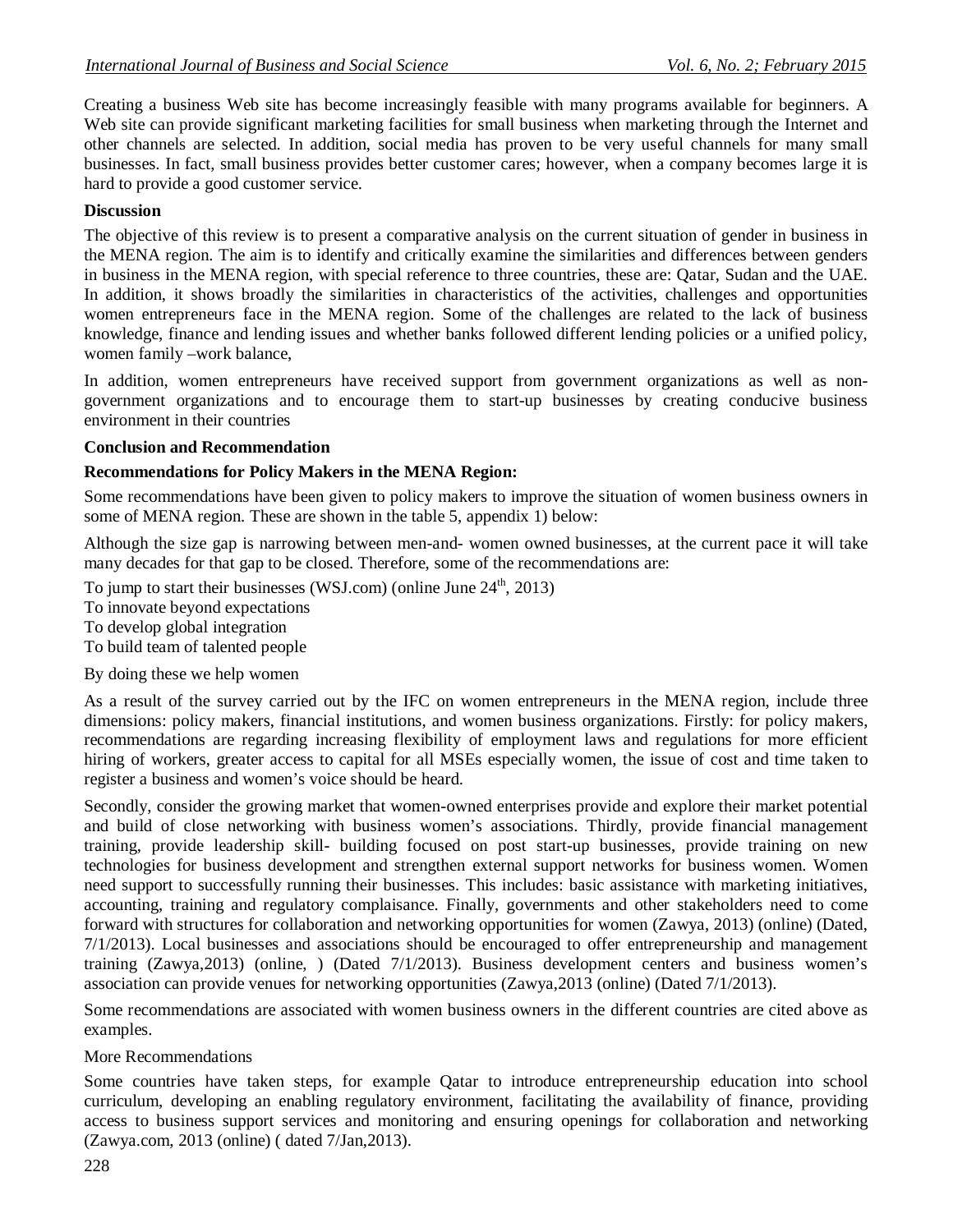Therefore, Qatar can help more of its women to become entrepreneurs and take advantage of the country's robust economic growth and ambitious development goals (Zawya.com)

Another recommendation given is that governments have to provide facilities for women entrepreneurs by amending family and labour laws to enable women to get credit easily (Zawaya.com, 2013). Also, government should provide business support services by establishing incubators for female entrepreneurs (Zawya, 2013) (online) (Dated 7/Jan/2013)

What is required to be done by governments is to pursue an intensive policy reform agenda that include: improve business environment, labour market reforms and investment, equal access to education and skills formation for men and women ((0ecd.org)

The second recommendation is given for the UAE is that some policy considerations were pointed out based on some constraining factors for women's advancement. These as follows:

Lack of policies and procedures to implement government support for women's advancement as business leaders .Lack of strategic plan to affect change, restrictive the effect of patriachical social roles, no regulatory body to address discrimination strategies, including diversity (Moore, Lynda) (on line,) (Dated: 30 Sept, 2013).

As recommended by Moore (2012) that women leaders and managers should navigate the interaction of culture, ethnicity and gender. In addition a recommendation according to the survey conducted by Tanmia in the UAE on small businesses owned by male and female entrepreneurs indicated that while there are good prospects for UAE nationals to be employed in the small and medium enterprise (SME) sector, there are many obstacles to be resolved. These are: Lack of knowledge on advantages of penetrating into small business field, inadequate business knowledge and skills, unfavorable attitudes related to self-employed and risk taking. In addition, the study showed that the major support to Emirate entrepreneurs to enter business environment is related to the provision of business training to acquire adequate business skills (Haan, 2001)

### **Future Prospects: Imitative for Future Progress**

Addressing the issue of challenges facing women business owners has taken a considerable deal. However, there is a long way to go specifically: change the mindset, training and coaching for women entrepreneurs must stress the importance of laying the foundations for business growth fromthe beginning, regarding less of the business one's current plans for growth (WSJ. Come) (online) (June 24, 2013).Women business owners are interested in receiving external training and support service (CAWTAR, 2013). Consequently, they can management the growth of their enterprises (CAWTAR, 2013). Women should discard the perception that they would not get capital and then stop trying (WSJ) (on line) (June  $24<sup>th</sup>$ , 2013)

Recommendation for women entrepreneurs in Sudan, the recommendations as given by Musa (2012) are as follows:

- i. Making micro finance initiative easily accessible (Musa,2012)
- ii. Improving the infrastructure (example, the drainage system, electricity etc.
- iii. Streamlining government regulations on starting up business and licensing
- iv. Introducing tax reforms and incentives.
- v. Organizing business women in the informal sector and enhancing business women organization's regulations with universities (Musa,2012)

### **Implications**

The implications are more research should be carried out in this field to enhance examining the challenges from a wider perspective to a polish constrains that have obstructed women Entrepreneurs' in the MENA countries from start –up their own business ventures.

In addition, more research should focus on the problem of the micro-finance for women entrepreneurs to empower them to start-up businesses. Also, incubators to be provided to the will enhance the initiatives to start-up business with a high level of confidence. This also will encourage them to take the risk as it will be at the minimum level. Thus, their contribution will become vital as a driving force that enhances the economic growth in the whole region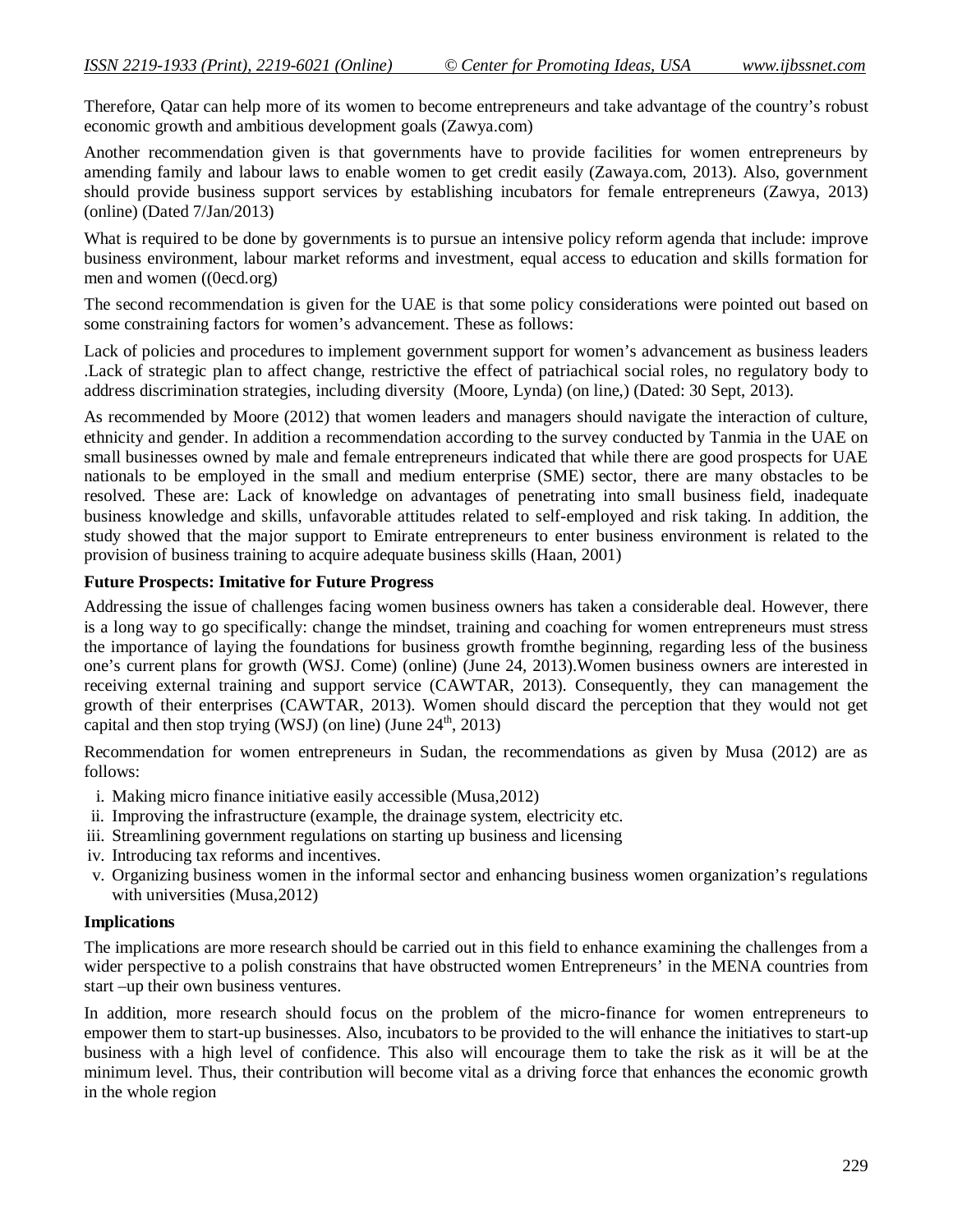| Criteria       | Level of | Ownership structure | Job creation | Educational | Marital |
|----------------|----------|---------------------|--------------|-------------|---------|
| Country        | Revenue  |                     |              | background  | status  |
| Jordan         | 6%       | 48%                 | 6%           | $91\% *$    | 65%     |
| <b>UAE</b>     | $33\%*$  | 48%                 | 13.%9        | 76%         | 61%     |
| <b>Bahrain</b> |          | 59%*                | 13.3%        | 40%         | 56%     |
| Tunisia        |          | 55%                 | $19.3\%*$    | 79%         | $72%$ * |
| Lebanon        |          | 41%                 | ۰            | 70%         | 65%     |
| <b>USA</b>     | 13%      |                     |              |             |         |

**Table (1)**

## **Appendix (1)**

Source: (CATAR, 2013) (online) (Dated: July1st, 2013)

## **Table (2): The Number of Hours Business Women Spend on Operation Their Enterprises\***

|            | 40hrs/Wk | 60hrs/WK |
|------------|----------|----------|
| Hrs/WK     |          |          |
| Country    |          |          |
| Jordan     | ЭJ       |          |
| <b>UAE</b> | 62       | 24       |
| Bahrain    | $73*$    | $25*$    |
| Tunisia    | 60       |          |
| Lebanon    | 70       | −        |

Source: (CAWTAR, 2013) (online: July  $1<sup>st</sup>$ , 2013)

### **Table (3) below**

Business Earnings, private sources of Financing, see the:

| <b>Business Earnings</b> |  | Private Sources of Financings |  |
|--------------------------|--|-------------------------------|--|
| UAE                      |  | UAE                           |  |
| Jordan                   |  | Jordan                        |  |
| Lebanon                  |  | Lebanon                       |  |
| Tunisia                  |  | Tunisia                       |  |
| <b>Bahrain</b>           |  | Bahrain                       |  |
|                          |  |                               |  |

Source: CAWTAR, 2013) (Women Entrepreneurs in the Middle East and North Africa (on

| Table (4) |  |
|-----------|--|
|-----------|--|

| Country            | UAE               | Bahrain      | Jordon    | Lebanon        | Tunisia   |
|--------------------|-------------------|--------------|-----------|----------------|-----------|
| The most           | High cost of rent | Keeping good | Access to | High cost of   | Keep good |
| important business |                   | employees    | capital   | public service | employees |
| <i>ssue</i>        |                   |              |           |                |           |

Source: (CAWTAR, 2013)

#### **Table (5)**

| Countries | The percentage of credits in the last $\vert$ Currently having loan from bank |    |
|-----------|-------------------------------------------------------------------------------|----|
|           | 12 months                                                                     |    |
| Bahrain   | 56                                                                            | 22 |
| Jordan    | 59                                                                            | 34 |
| Lebanon   |                                                                               |    |
| Tunisia   | 76                                                                            |    |
| UAE       |                                                                               | 32 |

Source: CAWTAR, 2013)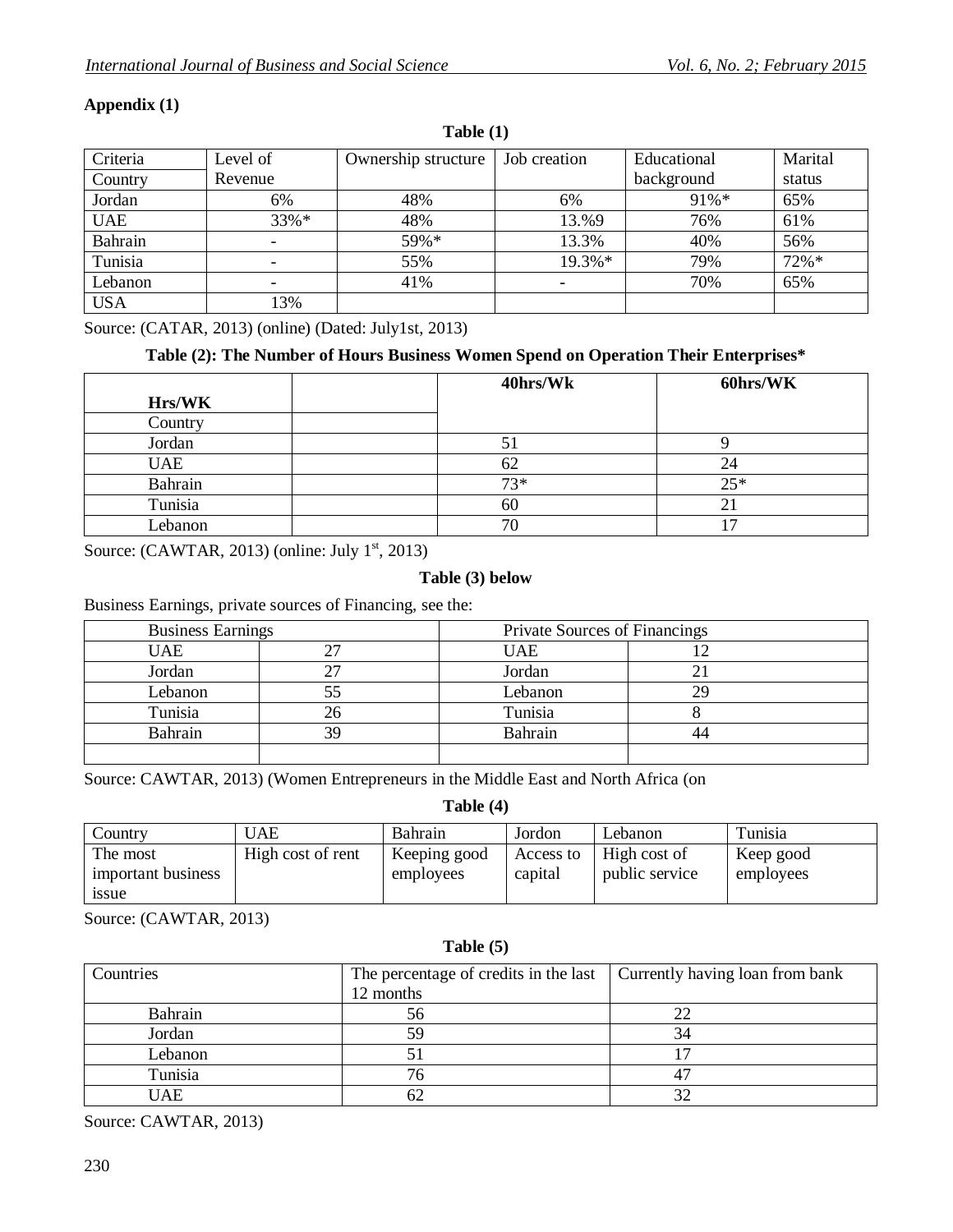| Country    | Top priority                      | Percentage |
|------------|-----------------------------------|------------|
| Bahrain    | Promote business ownership in     | 44%        |
|            | general                           |            |
| Jordan     | Reduce time to register/start a   | 40%        |
|            | business                          |            |
| Lebanon    | Reduce business registration cost | 45%        |
| Tunisia    | Special SMEs loan funds guarantee | 46%        |
| <b>UAE</b> | Special SME loan funds guarantees | 45%        |

**Table (6)**

Source: CAWTAR, 2013) (online: dated: 2 July, 2013)

### *References*

- Bryman, A. and Bell, E (2011). Business Research Methods,  $3<sup>rd</sup>$  edition, published by Oxford University Press, New York.
- Women Entrepreneurs in MENA: Successes, Challenges and Policies (Jan  $20<sup>th</sup>$ , 2013) (On line:  $6/24/2013$ ), available from: www.Zawya.com/story,.
- Khaleej Times  $7<sup>th</sup>$  Jan, 2013) (online) (dated  $7<sup>th</sup>$  Feb 2013), available from :http://www. Khaleej times.com.
- Zawya (online) (Dated 7/1/2013), (available from: Zawya.com)

WSJ.com (online) (dated: June 24,2013)

- CAWTAR, 2013) (online:dated:2 july,2013)
- "Empowering women entrepreneurs", (online), (dated7th January, 2013), available from: http:// www.Zawya.com/story/emporing women\_ entrepreneurs. Http:// ww.oecd.org
- Moore, Lynda (2008. "The voices of UAE Women Business Leaders" , research progress") (on line,) (Dated: 30 Sept, 2013),( available from: www.dsg.ae)
- Women in business-policies support women entrepreneurship (on line: dated July/2/2013), (available from www.oecd.org/daf/psd).
- Middle East and North Africa: Boosting support for women's entrepreneurship will pay off in jobs and growth, says oecd, (on line dated July 2d, 2013) , available from: http://www.oecd.org/newsroom
- Musa, E. .Ali (2012). "Emerging Women Entrepreneurs in Sudan: Individual, Characteristics, Obstacles and Empowerment". (online) (dated 25Oct 2013) , available from: www. Trustafrica.org/icbe, (ICBE- RF Research Report no 33/2, Dakar.
- Erogul, M. &McCrohan, D. (2008) "Preliminary Investigation of Emirati Women Entrepreneurs in the UAE" African Journal of Business Management,  $2(10)$ : 177-185, (Online) (date February 15<sup>th</sup> 2010) Available online at http://www.academicjournals.org/AJBM, .
- Haan, H. (2004) "Small enterprises: Women Entrepreneurs in the UAE" [online], cited 24 January 2010. Available from the state of the state of the state of the state of the state of the state of the state of the state of the state of the state of the state of the state of the state of the state of the state of the state of

http://www.zu.ac.ae/infoasis/modules/mod8/Business/documents/SmallEnterpriseReport.pdf

- Haan, C (2003). Fingers on one hand experiences of small business in Northern Emirates, by CLMRI, Dubai, United Arab Emirates.
- Haan, H., (2002). "Report on a survey of UAE Nationals in Micro-, small and medium enterprises intervention, policy research paper no. 6, Dubai: Tanmia/ CLMRI).
- Hisrich, R., Peters, M., Shepherd, D (2008) "Entrepreneurship:  $7<sup>th</sup>$  Edition" McGraw Hill Irwin: New York.
- Moore, C., Petty, J. Palich, L. Longenecker, J.(2010). Managing Small Business: An Entrepreneurial Emphasis, 15<sup>th</sup> e edition, published by South-Western Cengage Learning, China
- Oestrike, F. (2009).Taking on Business Etiquette has Caused Chivalry to Disappear

Accesed 29 November 2009, http://workplace-gender-equality.suite101.com

Khalifa Fund for Enterprise Development.,[online] (cited 12 May 2011). Available from:

http//www.khalifafund.gov.ae

Robbins, S. and DeCenzo, D. (2004). Fundamentals of management: essential concepts and applications, 4th edition, Pearson Prentice Hall, Upper Saddle River, NJ.